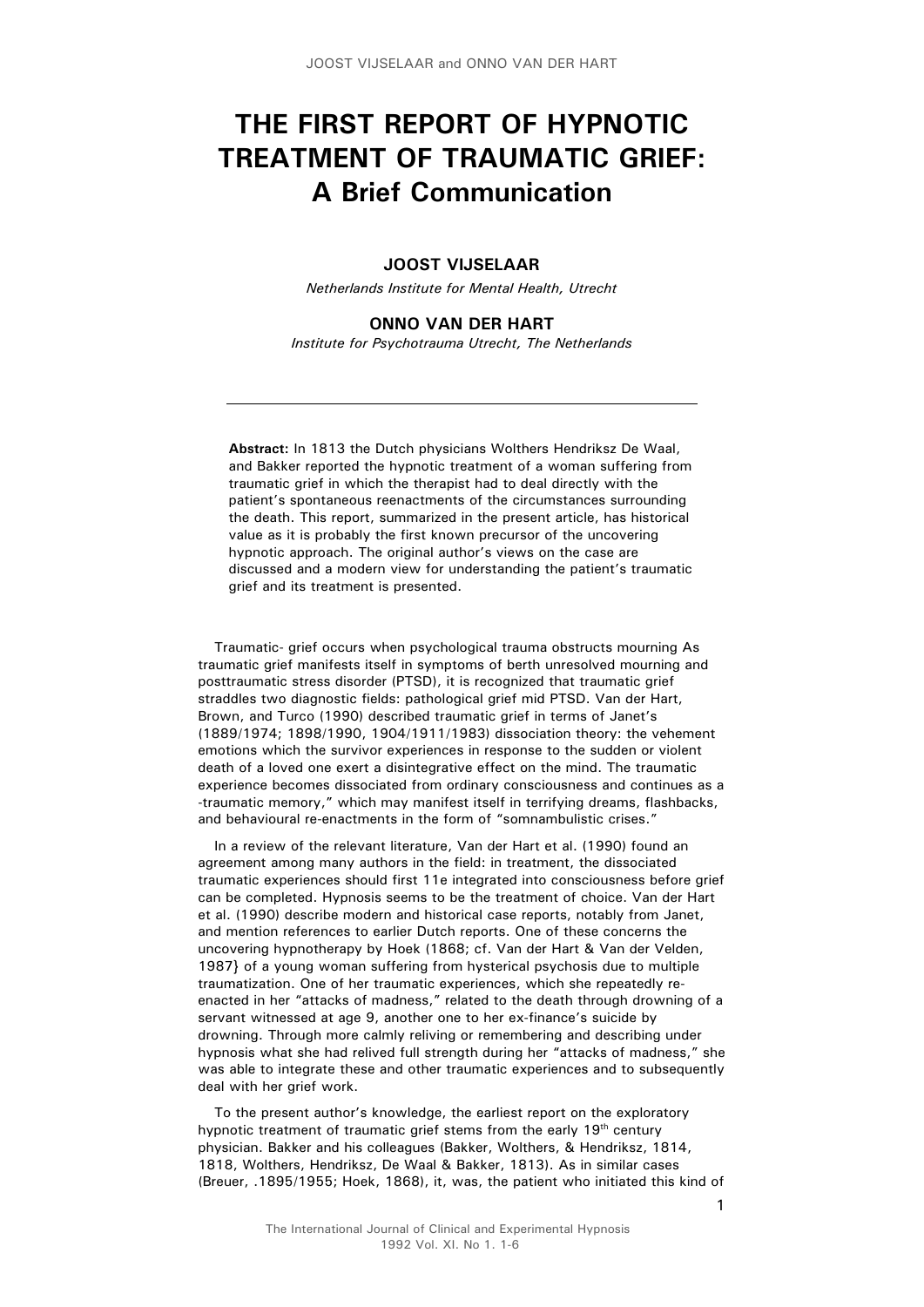treatment, which fell completely outside the theoretical frame of reference of these Dutch physicians and therefore was reported as nothing but a curious incident.

Inspired by the revival of animal magnetism in Germany around the turn of the century, these physicians from Groningen started their first experiments with animal magnetism and somnambulism (as hypnosis was still called in those days) in the spring of 1813. A few months hater they (Wolthers et al., 1813; Vijselaar, 1988) wrote an article on the results of their first magnetic treatments in a famous Dutch periodical, De Algemeene Konst- en Letterbode [General herald of art and literature]. One of the patients described was "C.", a woman suffering from traumatic grief (as we would say now). Further information about her treatment and. follow-up was given in two subsequent volumes on animal magnetism (Bakker et al., 1814, 1818).

## **The CASE of Patient C.**

When she entered treatment in 1813, patient C. was a maidservant who had the previous year cared for her dying lady. She had fallen ill as a result of her exertions and sorrows while attending this deathbed. Her condition was depicted as weak, pale, and exhausted. She walked with difficulty, suffered from spasms and indigestion, and she panicked at the slightest disturbance. At night she was troubled by oppressive dreams related to the death of her lady, which was "her overriding thought and the cause of her illness [Bakker et al., 1814, Appendix p.13]" as her magnetizing doctors commented.

Soon after tile beginning of treatment, around April 2-t, it was discovered that C. was a talented somnambulist and a "loud dreamer." In her magnetic sleep) (i.e., hypnotic state), Wolthers et al. (1813) report, she related her experiences during the last agonies of her lady with greater precision and detail as to time and place than would have been possible in the waking state. In a natural voice and with apt facial expressions, C. spoke as if the people from her story were actually present. Impersonating them, the magnetizing doctor asked questions about what happened; these questions were answered with astonishing clarity and rapidity. As a somnambulist during subsequent sessions, she thus told of her experiences, beginning with those relating to the illness and decease of her lady. Gradually she regained memories of later- happenings, for which apparently she had been amnestic. Subsequently, she became aware of the "here and now," recognizing her doctor as such. During the almost 2 hours, she had described the events which had taken place in the last 40) weeks.

In June 1813, some 3 months after the beginning of treatment, the authors reported that C.'s condition had considerably improved. She had gained weight and strength, her pallor had changed for more healthy colors, and her intestinal troubles had greatly diminished. Moreover, tile frequency of her nightmares seemed to have decreased, although she still woke up being tired in the morning. Nevertheless, mindful of *post hoc ergo propter hoc* reasoning, Wolthers et al. (1813), were cautious in attributing this progress to animal magnetism. They thought it necessary to continue C.'s treatment for another 2 or 3 months and witnessed a gradual reduction of' the duration of her magnetic sleep.

In the middle of September, there occurred what tile doctors regarded as a normal crisis which would restore C.'s health definitely. For a few days, C. suffered from pains, stomach cramps, and extreme perspiration. On September 17, C. remained immune to the magnetic passes (strokes), which, according to Wolthers et al (1813), signified the termination of the illness. Declaring her cured, they completed the magnetic treatment.

Follow-up information reported in 1814 (Bakker et al.) showed that C. occasionally endured some slight nervous spasms and abdominal pains. In 1818, Bakker et al. related that in subsequent years C. had experienced mild relapses in connection with the anniversary of her lady's death. At those times, she dreamed heavily and fell prey to nervous spasms.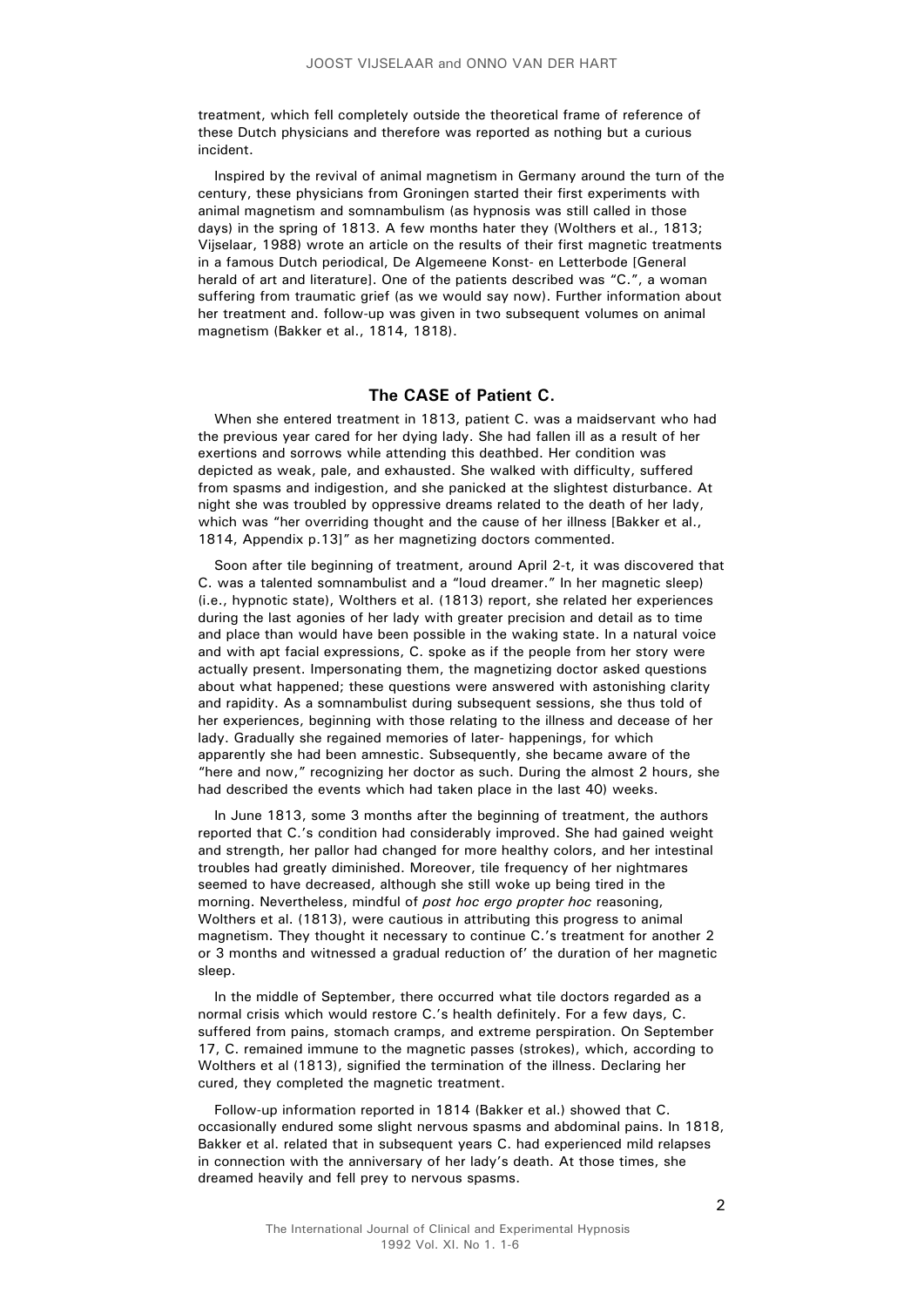### **DISCUSSION**

#### **Historical Context and Views**

The Groningen magnetists worked in the tradition of the new school of animal magnetism, of which Puysegur (1784-1785) and Deleuze (1819) were the chief representatives The magnetic treatment by Bakker et al. (1814, 1818) was based on two main principles: (a) according to Mesmer's theory, by making "passes" (magnetic gestures) and by effort of the will, a magnetic fluid is transmitted to the patient's body, which strengthens and harmonizes the disordered nervous system; and (b) according to de Puysegur, the induced magnetic sleep or somnambulism enables some patients to diagnose their own and others' illnesses, and prescribe adequate remedies.

Bakker et al. (1814, 1818) did not conceive of their therapeutic approach to C. in psychological terms. They ruled out the possibility of imagination playing a significant part in the healing process. Thus, the fact that C. re-enacted during the somnambulistic trance the traumatic loss of her lady struck them as exceptional, but added only an extra anecdotal flavor to the case. Neither did they see that the patient's recounting of the deathbed scene and its sequelae was probably most significant in her cure. Given their strict adherence to prevailing views on animal magnetism, they did not use this unique case as an opportunity to gain new insights and to develop a new therapeutic approach to traumatic grief. Just as with Hoek's (1868) most interesting case 50 years later, the case of C. was recorded as nothing but a curious incident. It is only since the work of Charcot (1887), Janet (1889, 1898), Breuer and Freud (1895/1955), at the end of the  $19<sup>th</sup>$  century, that the stature of the disorder can be understood and the value of the therapeutic method used could be appreciated.

#### **Modern Views**

Patient C. had witnessed with great sorrow the death of her lady. Subsequently she fell ill, suffering from weakness, spasms, agonizing dreams, and panic attacks; symptoms which according to the Groningen doctors, were caused by the emotions occasioned by her lady's demise. From a modern perspective, C. suffered from traumatic grief with strong dissociative features. She experienced dissociated states in which she re-enacted the death of her lady, as well as a number of stress related psychosomatic symptoms and anniversary reactions.

Bakker et al. (1814, 1818) treated C. successfully with hypnosis. Given its exploratory and transformational power, hypnotherapy is today often regarded as the treatment of choice for patients suffering from PTSD (Brown & Fromm, 1986; Kingsbury, 1988; Spiegel, 1988); traumatic grief (Van der Hart et al., 1990); and dissociative disorders (Putnam, 1989). Among other things, hypnosis enables patients to move from experiential recall of the traumatic event (symbolically expressed in the symptoms) to conscious recollection. The case report of patient C. shows clearly how one cats utilize the hypnotic trance in this respect. At first, C.'s therapist could only communicate with her during her hypnotic re-enactment of the trauma by impersonating persons who also attended her lady's deathbed. Finally, C. could relate to him as her doctor in the "here and now."

Assimilation and integration of the traumatic event regarding a sudden or violent death enables mourning to proceed. As the case of C. illustrates, patients are thus able to put the narrative, of their traumatic loss in its place as one of the chapters in their personal history (Janet, 1919/1925, p. 662/1976). According to modern insights, in order to reach complete assimilation and integration of trauma and loss, patients must not only tell their stories while under hypnosis but also in the waking state (Brown & Fromm, 198(1) and integrate the affect involved with the observations of the event. The report on C. seems to indicate that originally the latter step had not been made, which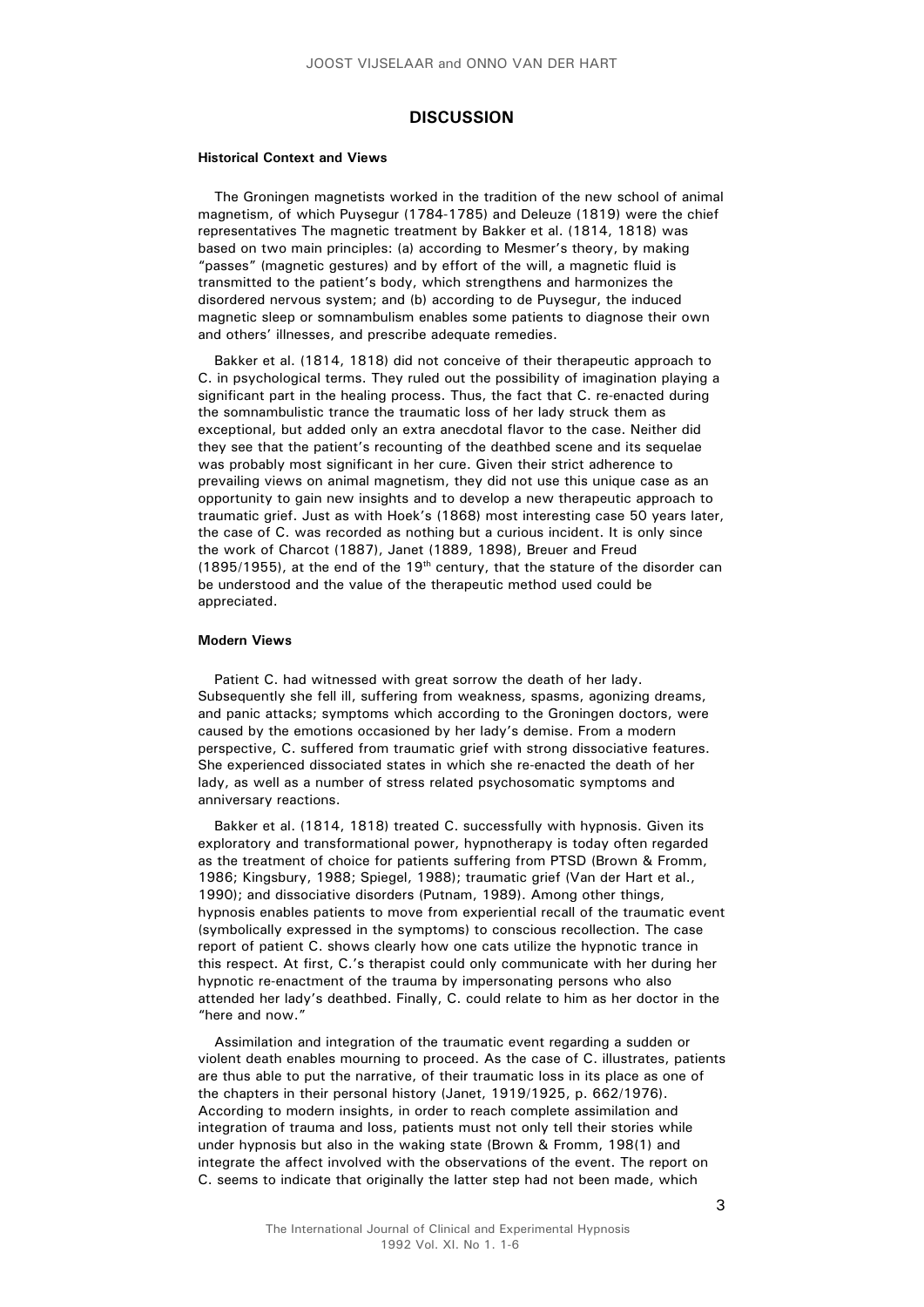may have accounted for her subsequent symptomatology. It should be noted that in observing that C. experienced mild relapses in connection with the anniversary of the death of her lady, these early  $19<sup>th</sup>$  century authors referred to the so-called "anniversary reaction" - a term still used today.

# 19<sup>th</sup> and 20<sup>th</sup> Century Views on the Inability to Re-enter **Previously Experienced Hypnotic States**

Bakker et al.'s (1814,1818) belief that their patient C. was cured once she proved to be immune to the magnetic passes was one of the major assumptions of the new school of animal magnetism at the beginning of' the 19<sup>th</sup> century. A gradual and spontaneous reduction of the duration of the magnetic sleep (somnambulism), after a peak in the length of sleep had been reached, was considered to be a natural and desirable process which signified a return to health. This idea was reinforced by observations made by almost all magnetists around 1800- that only certain persons suffering from an illness were susceptible to somnambulism, while healthy people were not. "Thus, a growing immunity to magnetic treatment was associated with a successful outcome of therapy (Bakker et al., 1814, 1818, Barrucand, 1967; Hufeland, 1815).

The belief that patients were cured when they could no) longer be hypnotized was also dominant during the  $19<sup>th</sup>$  century (e.g. Janet, 1889/1974; 1898/1990). This position seems to contrast with modern views which would regard it as a sign of resistance (e.g., as an attempt to ward of intrusion of the traumatic experience into consciousness; see Brown & Fromm, 1986). Based upon their diagnostic understanding of the patient and a consideration of the patient's treatment goals, modern clinicians would weigh whether to view tilt inability to enter trance as a signal to be respected that on sonic level the patient feels he/she has been helped enough or to view it its resistance to be explored in order to advance the therapy. Given her subsequent anniversary reactions, one may wonder if C. was indeed completely cured when she proved to be insusceptible to magnetic induction.

Transcending this specific early 19(h century case, the present authors believe that there is more at stake than a mere difference in clinical insights between 19<sup>th</sup> and 20<sup>th</sup> century therapists on the function of diminished or vanished hypnozability during treatment. It relates, more fundamentally to a seldom explored difference in opinion regarding the nature of hypnosis (cf. Frankel, 1990; Janet, 1919/1925/1976; Weitzenhoffer, 1988).

According to the 19<sup>th</sup> century mainstream view, hypnosis was a state of "artificial somnambulism," a "second consciousness" or dissociated mental state during which an individual could remember all other experiences related to tins state as well as his/her experiences belonging to the waking state. It was believed that such a dissociated state was the same phenomenon as was encountered in patients suffering from hysteria (i.e., the present-day dissociative and related disorders). In his/leer waking state, the individual was amnestic for this naturally occurring or artificially evoked somnambulism Janet (1889/1974), incidently observed that suggestibility was not related to this hypnotic state. Some individuals were not at all suggestible even while in tile hypnotic state.

Given this "restricted" definition of hypnosis, the present authors believe, that the old magnetizers and hypnotists were in some cases correct when they stated that the really cured patient was no longer "hypnotizable." The patient's dissociated state or states were dissolved; mental integration was reached.

Following Bernheim (1886), modern view's regard hypnosis as a phenomenon encompassing a wide variety of altered states of consciousness. Bernheim distinguished nine grades of hypnosis, of which only the last three were similar to traditional "artificial somnambulism, complete with amnesia. Spiegel distinguishes three components of the hypnotic experience (cf. Spiegel, 1990): (a) absorption, (b) dissociation, and (c) suggestibility. In an attempt to reach a synthesis between  $19<sup>th</sup>$  and  $20<sup>th</sup>$  century views, the present authors offer the following proposition: Patients in whom dissociated states complete with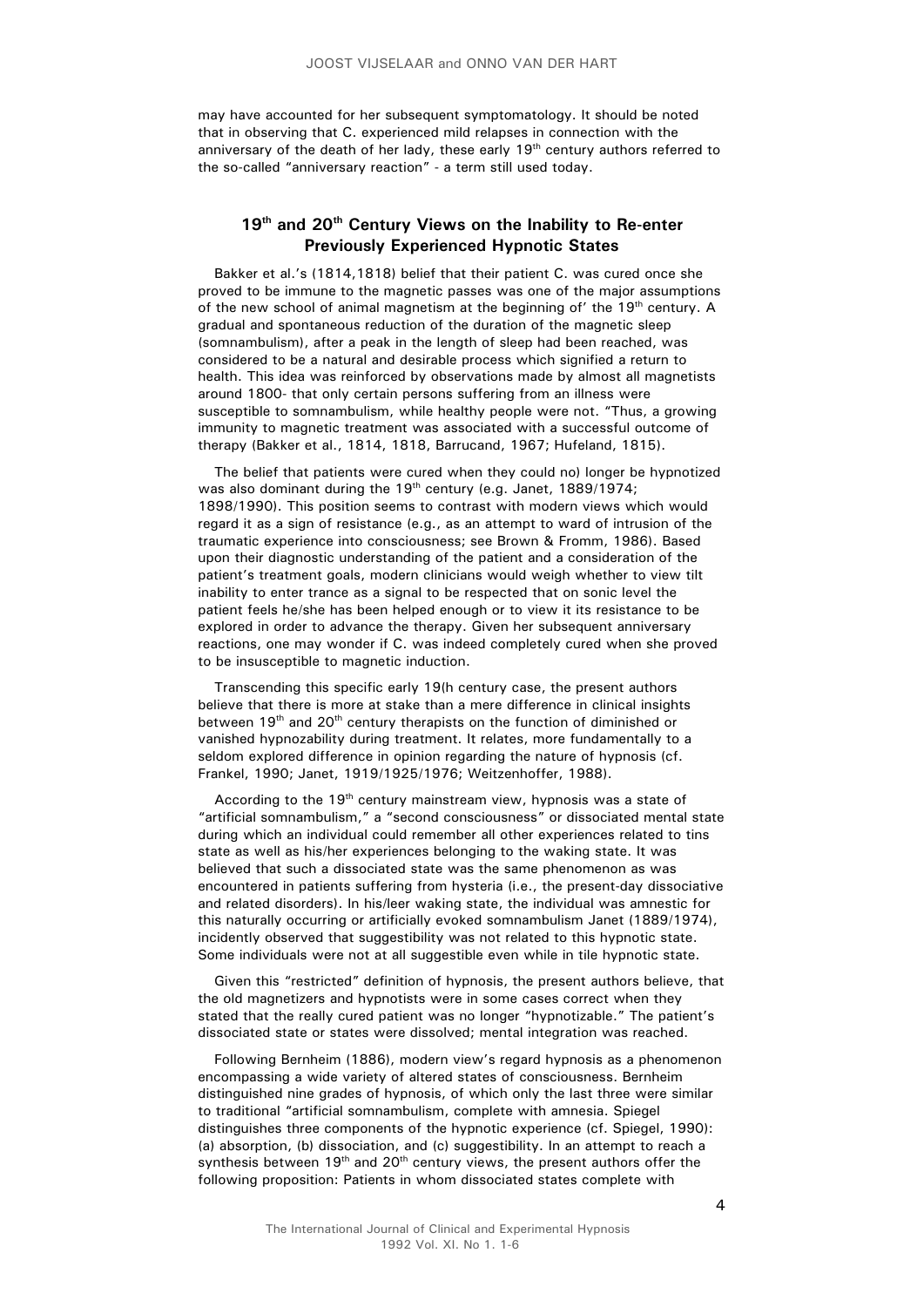amnesia can hypnotically be evoked will, when integration of their personality has occurred, stop to manifest these states. They have become insusceptible to hypnosis in its 19<sup>th</sup> century sense. They may still be able to experience those altered states of consciousness, however, which are characterized by increased absorption, suggestibility, and, to some degree, dissociation. In other words, they are still susceptible to hypnosis in its wider, 20<sup>th</sup> century sense.

#### **REFERENCES**

- BAKKER, G., WOLTHERS, CH. & HENDRIKZ, P. Bijdragen tot den tegenwoordigen staat van het animalisch magnetismus in ons vaderland. [Contributions to the actual state of animal magnetism in our fatherland.) (Vols.1 and 2.) Groningen: Schierbeek & Van Boekeren, 1814, 1818.
- BARRUCAND, 1). Histoire de I'hypnose in France. [History of hypnosis in France.] Paris: Presses Universitaires de France, 1967.
- BERBHEIM, H, Hypnotisme, suggestion, psychothérapie. [Hypnotism, suggestion, Psychotherapy] Paris: Doin, 1886.
- BREUER, J. Theoretical In J. Strachey (Ed. & Trans.), Standard edition of the complete psychological works of Sigmund Freud. (Vol. 2,) London: Hogarth, 1955. Pp. 259- 333. (Orig. Publ., 1895,)
- BREUER, J., & FREUD, S, Studies in hysterics. In J. Strachey (Ed. & Trans.), Standard edition of Ow complete psychological tcorks of Sigmund Freud. (Vol. 2,) London: Hogarth, 1955, (Orig. Publ. 1895.)
- BROWN, D. P. & FROMM, E. Hypnotherapy and hypnoanalysis. Hillsdale, NJ: Erlbaum 1986.
- CHARCOT, J.M. Lecons sur les maladies d u système nerveux faites a la Salpêtrière Tome III] Lessons on the illnesses of the nervous system presented in the Salpêtrière Vol. III Paris: Progrès Medical mid A. Delahaye & E., Lecrosnie, 1887
- DELEUZE, J. P. F, Histoire critique ou magnétisme animal. [A critical history of animal magnetism.) Paris: Belin Edit, 1819.
- FRANKEL, F. H. Hypnotizability mid dissociation, Amer, J. Psychiat., 1990, 147, 823-829
- HOEK, A. Eenvoudige mededeelingen aangaande de genezing van eene krankzinnige door het levens-magnetismus. [Simple communications regarding the cure of u madwoman through life-magnetism.] 's Gravenhage De Gebroeders van Cleef, 1868.
- HUFELAND, F. Ueber Sympathie. (On sympathy.) Vienna. Im Verlag der Franz Haaschen Buchhandlung 1815.
- JANET, P. L'automatisme psychologique. [Psychological automatism.] Paris: Mix Alcan, 1889. (Reprint: Paris: Société Pierre Janet, 1974,)
- JANET, P. Névroses e1 idées fixes, [Neuroses and fixed ideas.) (Vol,1,) Paris: Félix Alcan, 1898, (Reprint: Paris: Société Pierre Janet, 1990.)
- JANET, P L'amnésie et la dissociation des souvenirs par l'émotion [Amnesia and the dissociation of memories by emotion.] J. Psycho(. norm. Path., 1904, 1, 417--453. Also in Janet P L'état mental des hystériques. [The mental state of hysteria. ( $2<sup>nd</sup>$ ed.). Paris: Félix Alcan, 1911. (Reprint: Marseille: Lafitte Reprints, 1983.)
- JANET, P. Les médications psychologiques. [Psychological healing.] (3 Vols,) Paris: Félix AIcan, 1919. English edition: Psychological healing. (2 Vols.) New York: Macmillan 1925. (Reprint: New York: Arno Press, 1976.)
- KINGSBURY, S. J. Hypnosis in the treatment of posttraumatic stress disorder. Amer. J. clip. Hypnosis, 1988, 31. 81-90.
- PUTNAM, F. W. Diagnosis and treatment of multiple personality disorder. New York: Guilford, 1989.
- PUYSÉGUR, A. M. J. DE Chastenet, MARQUIS DE. Mémoires pour servir à l établissement du magnétisme animal. [Records to serve the demonstration of animal magnetism.] Paris: Cellot, 1784-1785
- SPIEGEL, D. Dissociation and hypnosis in post-traumatic stress disorders. J. Traumatic St ress. 1988, 1(1), 17-33.
- SPIEGEL, D. f Hypnosis, dissociation, and trauma: Hidden and overt observers. In J. 4.. Singer (Ed.), Repression and dissociation. Chicago: Univer. of Chicago Press, 1990. Pp. 121-142.
- VAN DER HART, O., BROWN, P., & TURCO, R. N. Hypnotherapy for traumatic grief Janetian and modern approaches integrated. Arner. J. clip. Hypnosis, 1990, 32, 263- 271 1.